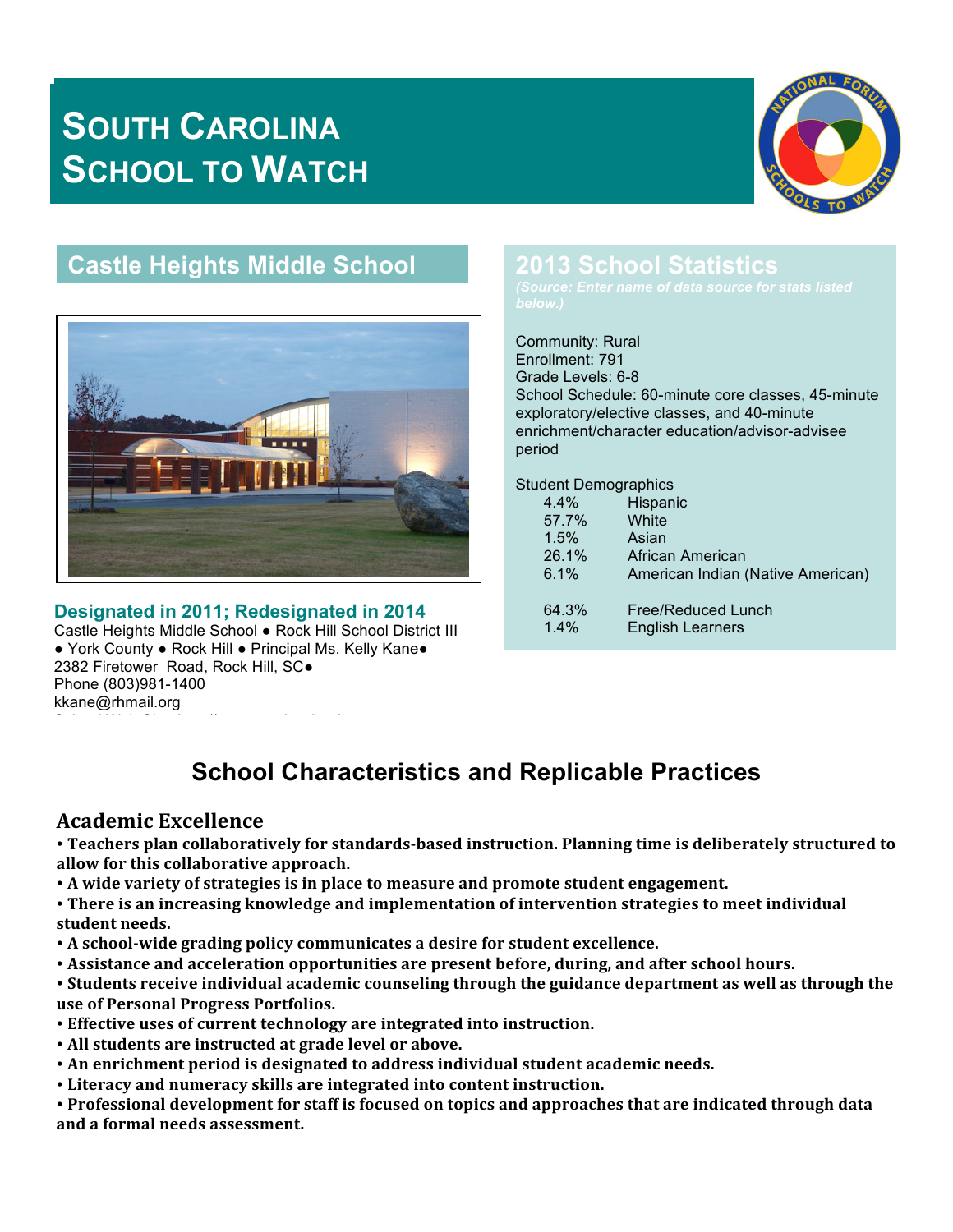## **Developmental Responsiveness**

• A sense of student place and identify is created within the team structure. An assistant principal and counselor team loop with students from grade to grade.

• Sixth grade students are encouraged to explore a wide range of related arts through an exploratory **wheel. Seventh and eighth grade students have a choice of elective classes.**

• Student voice is encouraged through focus groups, student surveys, and creative writing opportunities throughout the school year.

• The staff receives professional development training specifically in the area of adolescent development **throughout** the school year.

• A daily period of time is allocated for character education and individualized counseling.

• A strong sense of community is encouraged. Service projects within and for the community by students are promoted within the school

• A plan for improved parent communication has been implemented and approved by parents. A parent **resource center is available.** 

• A wide range of extracurricular activities is encouraged for students.

• A range of services through nurse's office, a community counseling program, and a resource officer are **provided.**

• Mentoring groups are formed from the community and within the school.

• A teacher-developed Code of Conduct has been implemented that recognizes the need for varying levels of interventions; the suspension and expulsion rates have fallen dramatically.

**The PE program for health and wellness has been restructured to focus more on activities to engage** students in a variety of healthy movement activities while maintaining opportunities to learn sportsrelated curricular.

**More clubs and intramurals have been introduced and incorporated to the life of the school. These** activities include an archery club, fishing club, student wellness club, drama club, color guard flag spin club, and a variety of sports intramurals.

### **Social Equity**

• Expectations for all students and all staff members are high.

• A collaboratively developed set of beliefs guides daily practices and decisions.

• The special education program has been restructured so that students are instructed at grade level or **above.**

• Student academic assistance and acceleration needs are met.

• A wide range of cultural heritages and histories are explored throughout the school year.

• Students are recognized in the areas of academic, arts, and athletic achievement. A recognition program **is held at each grade level.** 

• A teacher-developed Code of Conduct provides a clearly defined discipline policy for all students.

• An advanced course of study within the core content areas is deliberately separated from the more limited Gifted and Talented program to allow wider access for students.

• A standardized dress code promotes equity among students.

• Student incentive programs are focused on all levels and areas of achievement.

### **Organizational Support**

• Teachers are united in their passion for growth and development toward excellence.

- Communication among staff members is strong.
- Leadership is clearly defined; staff, community, student, and parent input is encouraged and utilized.

• The district provides resources that allow for teaming, planning, and a strong elective/exploratory **program.**

• Data is analyzed regularly and used to make curriculum decisions.

• The staff is recognized for commitment to the needs of individual students.